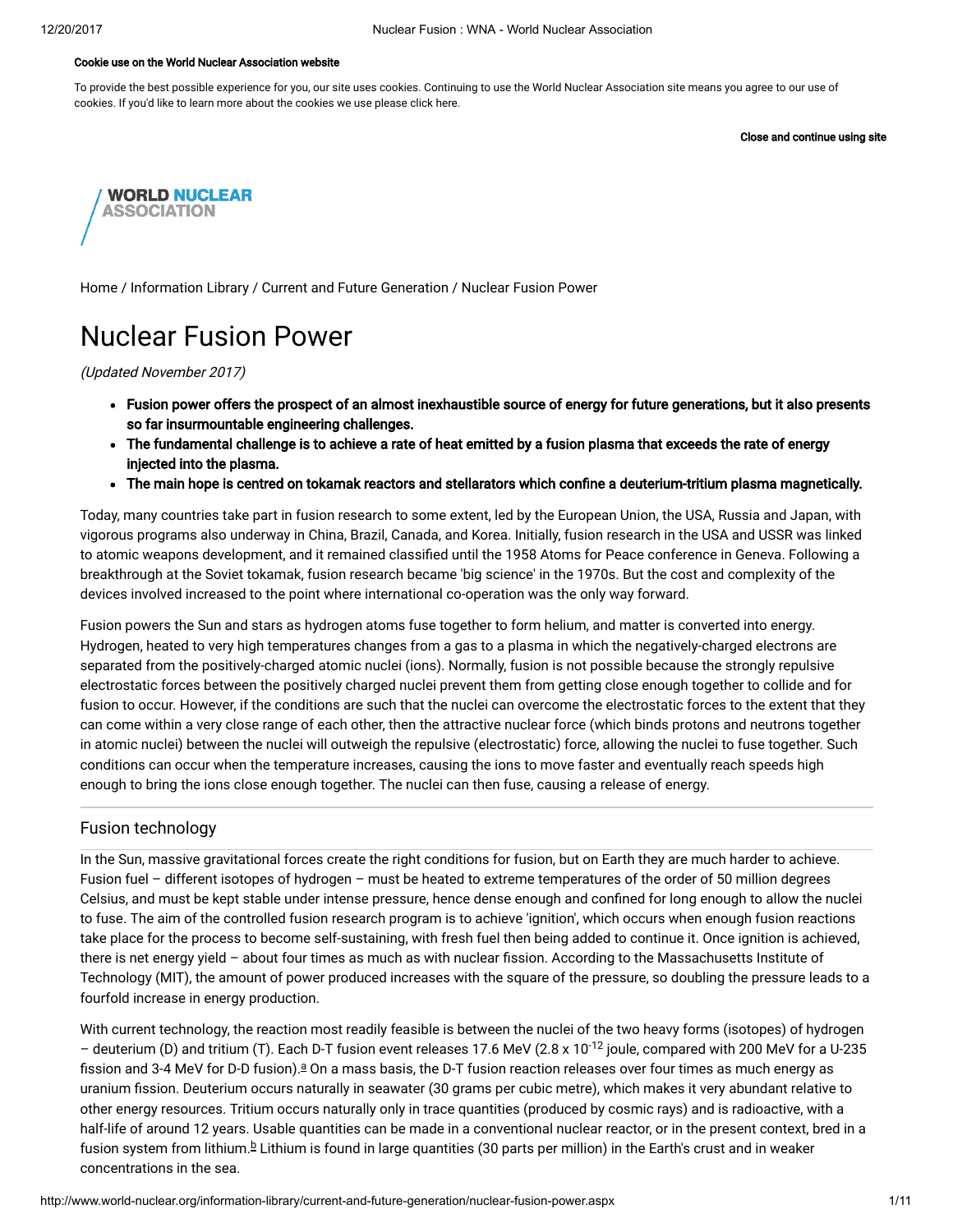In a fusion reactor, the concept is that neutrons generated from the D-T fusion reaction will be absorbed in a blanket containing lithium which surrounds the core. The lithium is then transformed into tritium (which is used to fuel the reactor) and helium. The blanket must be thick enough (about 1 metre) to slow down the high-energy (14 MeV) neutrons. The kinetic energy of the neutrons is absorbed by the blanket, causing it to heat up. The heat energy is collected by the coolant (water, helium or Li-Pb eutectic) flowing through the blanket and, in a fusion power plant, this energy will be used to generate electricity by conventional methods. If insufficient tritium is produced, some supplementary source must be employed such as using a fission reactor to irradiate heavy water or lithium with neutrons, and extraneous tritium creates difficulties with handling, storage and transport.

The difficulty has been to develop a device that can heat the D-T fuel to a high enough temperature and confine it long enough so that more energy is released through fusion reactions than is used to get the reaction going. While the D-T reaction is the main focus of attention, long-term hopes are for a D-D reaction, but this requires much higher temperatures.

In any case, the challenge is to apply the heat to human needs, primarily generating electricity. The energy density of fusion reactions in gas is very much less than for fission reactions in solid fuel, and as noted the heat yield per reaction is 70 times less. Hence thermonuclear fusion will always have a much lower power density than nuclear fission, which means that any fusion reactor needs to be larger and therefore more costly, than a fission reactor of the same power output. In addition, nuclear fission reactors use solid fuel which is denser than a thermonuclear plasma, so the energy released is more concentrated.

At present, two main experimental approaches are being studied: magnetic confinement and inertial confinement. The first method uses strong magnetic fields to contain the hot plasma. The second involves compressing a small pellet containing fusion fuel to extremely high densities using strong lasers or particle beams.

#### Magnetic confinement

In magnetic confinement fusion (MCF), hundreds of cubic metres of D-T plasma at a density of less than a milligram per cubic metre are confined by a magnetic field at a few atmospheres pressure and heated to fusion temperature.

Magnetic fields are ideal for confining a plasma because the electrical charges on the separated ions and electrons mean that they follow the magnetic field lines. The aim is to prevent the particles from coming into contact with the reactor walls as this will dissipate their heat and slow them down. The most effective magnetic configuration is toroidal, shaped like a doughnut, in which the magnetic field is curved around to form a closed loop. For proper confinement, this toroidal field must have superimposed upon it a perpendicular field component (a poloidal field). The result is a magnetic field with force lines following spiral (helical) paths that confine and control the plasma.

There are several types of toroidal confinement system, the most important being tokamaks, stellarators and reversed field pinch (RFP) devices.

In a tokamak, the toroidal field is created by a series of coils evenly spaced around the torus-shaped reactor, and the poloidal field is created by a system of horizontal coils outside the toroidal magnet structure. A strong electric current is induced in the plasma using a central solenoid, and this induced current also contributes to the poloidal field. In a stellarator, the helical lines of force are produced by a series of coils which may themselves be helical in shape. Unlike tokamaks, stellarators do not require a toroidal current to be induced in the plasma. RFP devices have the same toroidal and poloidal components as a tokamak, but the current flowing through the plasma is much stronger and the direction of the toroidal field within the plasma is reversed.

In tokamaks and RFP devices, the current flowing through the plasma also serves to heat it to a temperature of about 10 million degrees Celsius. Beyond that, additional heating systems are needed to achieve the temperatures necessary for fusion. In stellarators, these heating systems have to supply all the energy needed.

The tokamak (toroidalnya kamera ee magnetnaya katushka - torus-shaped magnetic chamber) was designed in 1951 by Soviet physicists Andrei Sakharov and Igor Tamm. Tokamaks operate within limited parameters outside which sudden losses of energy confinement (disruptions) can occur, causing major thermal and mechanical stresses to the structure and walls. Nevertheless, it is considered the most promising design, and research is continuing on various tokamaks around the world.

Research is also being carried out on several types of stellarator. Lyman Spitzer devised and began work on the first fusion device – a stellarator – at the Princeton Plasma Physics Laboratory in 1951. Due to the difficulty in confining plasmas, stellarators fell out of favour until computer modelling techniques allowed accurate geometries to be calculated. Because stellarators have no toroidal plasma current, plasma stability is increased compared with tokamaks. Since the burning plasma can be more easily controlled and monitored, stellerators have an intrinsic potential for steady-state, continuous operation. The disadvantage is that, due to their more complex shape, stellarators are much more complex than tokamaks to design and build.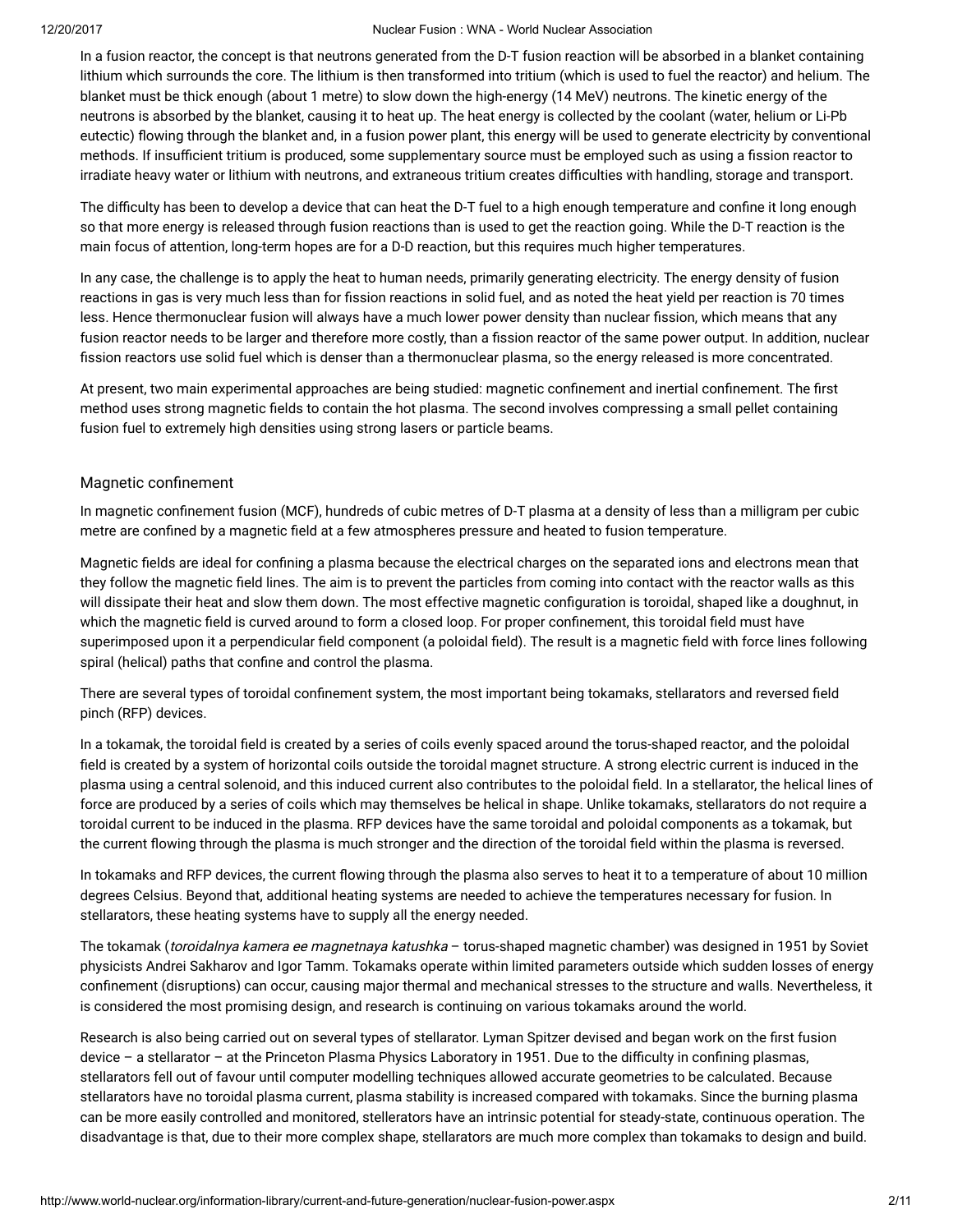RFP devices differ from tokamaks mainly in the spatial distribution of the toroidal magnetic field, which changes sign at the edge of the plasma. The RFX machine in Padua, Italy is used to study the physical problems arising from the spontaneous reorganisation of the magnetic field, which is an intrinsic feature of this configuration.

#### Inertial confinement

In inertial confinement fusion (ICF), which is a newer line of research, laser or ion beams are focused very precisely onto the surface of a target, which is a pellet of D-T fuel, a few millimetres in diameter. This heats the outer layer of the material, which explodes outwards generating an inward-moving compression front or implosion that compresses and heats the inner layers of material. The core of the fuel may be compressed to one thousand times its liquid density, resulting in conditions where fusion can occur. The energy released then would heat the surrounding fuel, which may also undergo fusion leading to a chain reaction (known as ignition) as the reaction spreads outwards through the fuel. The time required for these reactions to occur is limited by the inertia of the fuel (hence the name), but is less than a microsecond. So far, most inertial confinement work has involved lasers.

Recent work at Osaka University's Institue of Laser Engineering in Japan suggests that ignition may be achieved at lower temperature with a second very intense laser pulse guided through a millimetre-high gold cone into the compressed fuel, and timed to coincide with the peak compression. This technique, known as 'fast ignition', means that fuel compression is separated from hot spot generation with ignition, making the process more practical.

A completely different concept, the 'Z-pinch' (or 'zeta pinch'), uses a strong electrical current in a plasma to generate X-rays, which compress a tiny D-T fuel cylinder.

#### Magnetized target fusion

Magnetized target fusion (MTF), also referred to as magneto-inertial fusion (MIF), is a pulsed approach to fusion that combines the compressional heating of inertial confinement fusion with the magnetically reduced thermal transport and magnetically enhanced alpha heating of magnetic confinement fusion.

A range of MTF systems are currently being experimented with, and commonly use a magnetic field to confine a plasma with compressional heating provided by laser, electromagnetic or mechanical liner implosion. As a result of this combined approach, shorter plasma confinement times are required than for magnetic confinement (from 100 ns to 1 ms, depending on the MIF approach), reducing the requirement to stabilize the plasma for long periods. Conversely, compression can be achieved over timescales longer than those typical for inertial confinement, making it possible to achieve compression through mechanical, magnetic, chemical, or relatively low-powered laser drivers.

Several approaches are underway to examine MTF, including experiments at Los Alamos National Laboratory, Sandia National Laboratory, the University of Rochester, and private companies General Fusion and Helion Energy.

R&D challenges for MTF include whether a suitable target plasma can be formed and heated to fusion conditions while avoiding contamination from the liner, as with magnetic confinement and inertial confinement. Due to the reduced demands on confinement time and compression velocities, MTF has been pursued as a lower-cost and simpler approach to investigating these challenges than conventional fusion projects.

# Hybrid fusion

Fusion can also be combined with fission in what is referred to as hybrid nuclear fusion where the blanket surrounding the core is a subcritical fission reactor. The fusion reaction acts as a source of neutrons for the surrounding blanket, where these neutrons are captured, resulting in fission reactions taking place. These fission reactions would also produce more neutrons, thereby assisting further fission reactions in the blanket.

The concept of hybrid fusion can be compared with an accelerator-driven system (ADS), where an accelerator is the source of neutrons for the blanket assembly, rather than nuclear fusion reactions (see page on [Accelerator-driven](http://www.world-nuclear.org/information-library/current-and-future-generation/accelerator-driven-nuclear-energy.aspx) Nuclear Energy). The blanket of a hybrid fusion system can therefore contain the same fuel as an ADS – for example, the abundant element thorium or the long-lived heavy isotopes present in used nuclear fuel (from a conventional reactor) could be used as fuel.

The blanket containing fission fuel in a hybrid fusion system would not require the development of new materials capable of withstanding constant neutron bombardment, whereas such materials would be needed in the blanket of a 'conventional' fusion system. A further advantage of a hybrid system is that the fusion part would not need to produce as many neutrons as a (non-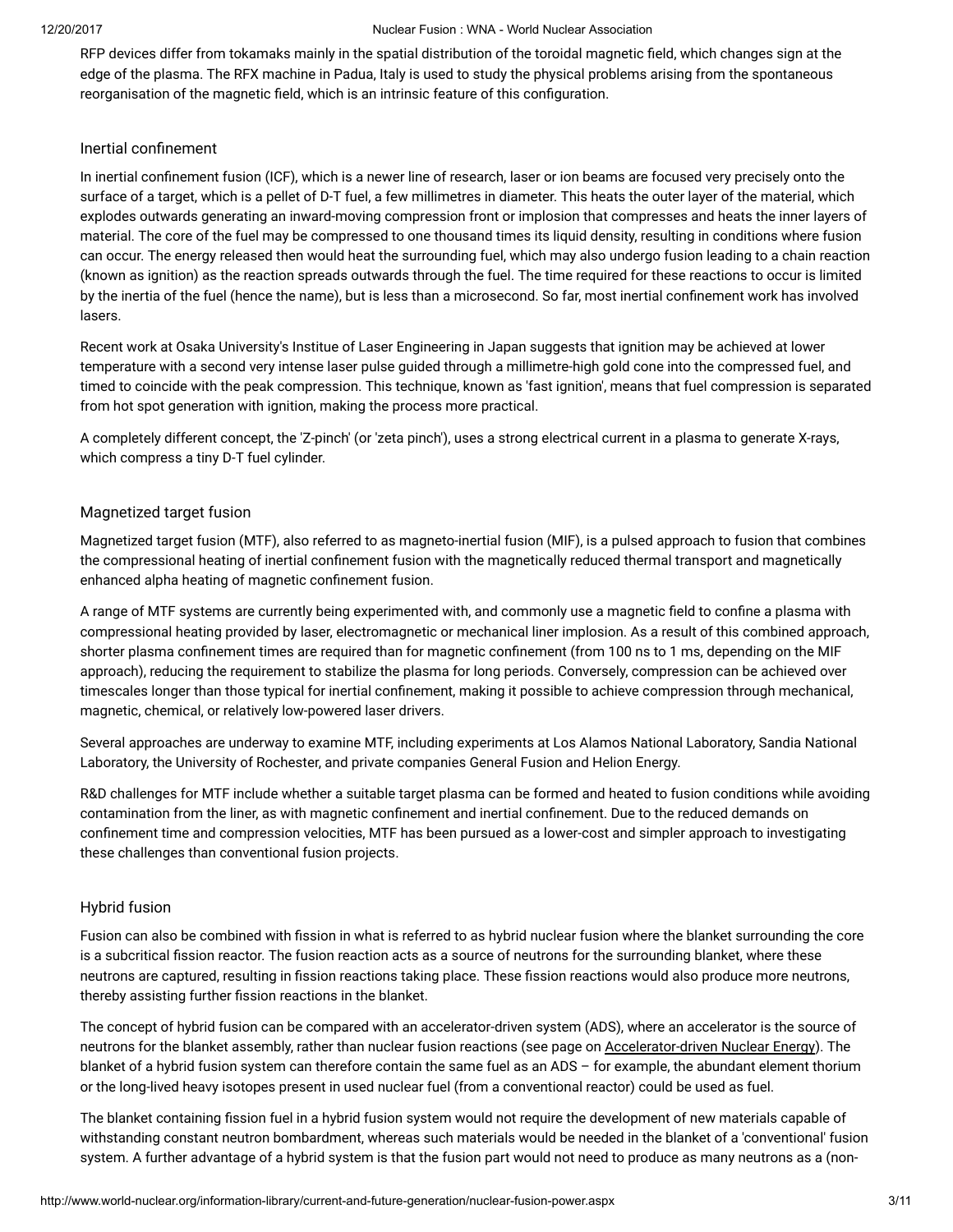hybrid) fusion reactor would in order to generate more power than is consumed – so a commercial-scale fusion reactor in a hybrid system does not need to be as large as a fusion-only reactor.

# Fusion research

A long-standing quip about fusion points out that, since the 1970s, commercial deployment of fusion power has always been about 40 years away. While there is some truth in this, many breakthroughs have been made, particularly in recent years, and there are a number of major projects under development that may bring research to the point where fusion power can be commercialised.

Several tokamaks have been built, including the Joint European Torus (JET) and the Mega Amp Spherical Tokamak (MAST) in the UK and the tokamak fusion test reactor (TFTR) at Princeton in the USA. The ITER (International Thermonuclear Experimental Reactor) project currently under construction in Cadarache, France will be the largest tokamak when it operates in the 2020s. The Chinese Fusion Engineering Test Reactor (CFETR) is a tokamak which is reported to be larger than ITER, and due for completion in 2030. Meanwhile it is running its Experimental Advanced Superconducting Tokamak (EAST).

Much research has also been carried out on stellarators. A large one of these, the Large Helical Device at Japan's National Institute of Fusion Research, began operating in 1998. It is being used to study the best magnetic configuration for plasma confinement. At the Garching site of the Max Planck Institute for Plasma Physics in Germany, research carried out at the Wendelstein 7-AS between 1988 and 2002 is being progressed at the Wendelstein 7-X, which was built over 19 years at Max Planck Institute's Greifswald site and started up at the end of 2015. Another stellarator, TJII, is in operation in Madrid, Spain. In the USA, at Princeton Plasma Physics Laboratory, where the first stellarators were built in 1951, construction on the NCSX stellerator was abandoned in [2](#page-9-0)008 due to cost overruns and lack of funding $^{2}$ .

<span id="page-3-0"></span>There have also been significant developments in research into inertial confinement fusion. Construction of the \$7 billion National Ignition Facility (NIF) at the Lawrence Livermore National Laboratory (LLNL), funded by the National Nuclear Security Administration, was completed in March 2009. The Laser Mégajoule (LMJ) in France's Bordeaux region started operation in October 2014. Both are designed to deliver, in a few billionths of a second, nearly two million joules of light energy to targets measuring a few millimeters in size. The main purpose of both NIF and LMJ is for research to support both countries' respective nuclear weapons programs.

#### ITER

In 1985, the Soviet Union suggested building a next generation tokamak with Europe, Japan and the USA. Collaboration was established under the auspices of the International Atomic Energy Agency (IAEA). Between 1988 and 1990, the initial designs were drawn up for an International Thermonuclear Experimental Reactor (ITER, which also means 'a path' or 'journey' in Latin) with the aim of proving that fusion could produce useful energy. The four parties agreed in 1992 to collaborate further on engineering design activities for ITER. Canada and Kazakhstan are also involved through Euratom and Russia, respectively.

Six years later, the ITER Council approved the first comprehensive design of a fusion reactor based on well-established physics and technology with a price tag of \$6 billion. Then the USA decided pull out of the project, forcing a 50% reduction in costs and a redesign. The result was the ITER Fusion Energy Advanced Tokomak (ITER-FEAT) – initially expected to cost \$3 billion but still achieve the targets of a self-sustaining reaction and a net energy gain. The envisaged energy gain is unlikely to be enough for a power plant, but it should demonstrate feasibility.

In 2003, the USA rejoined the project and China also announced it would join. After deadlocked discussion, the six partners agreed in mid-2005 to site ITER at Cadarache, in southern France. The deal involved major concessions to Japan, which had put forward Rokkasho as a preferred site. The European Union (EU) and France would contribute half of the then estimated €12.8 billion total cost, with the other partners – Japan, China, South Korea, USA and Russia – putting in 10% each. Japan will provide a lot of the high-tech components, will host a €1 billion materials testing facility – the International Fusion Materials Irradiation Facility (IFMIF) – and will have the right to host a subsequent demonstration fusion reactor. India became the seventh member of the ITER consortium at the end of 2005. In November 2006, the seven members – China, India, Japan, Russia, South Korea, the USA and the European Union – signed the ITER implementing agreement. The total cost of the 500 MW ITER comprises about half for the ten-year construction and half for 20 years of operation.

Site preparation works at Cadarache commenced in January 2007. First concrete for the buildings was poured in December 2013. Experiments were due to begin in 2018, when hydrogen will be used to avoid activating the magnets, but this is now expected in 2025. The first D-T plasma is not expected until 2035. ITER is large because confinement time increases with the cube of machine size. The vacuum vessel will be 19 m across and 11 m high, and weigh more than 5000 tonnes.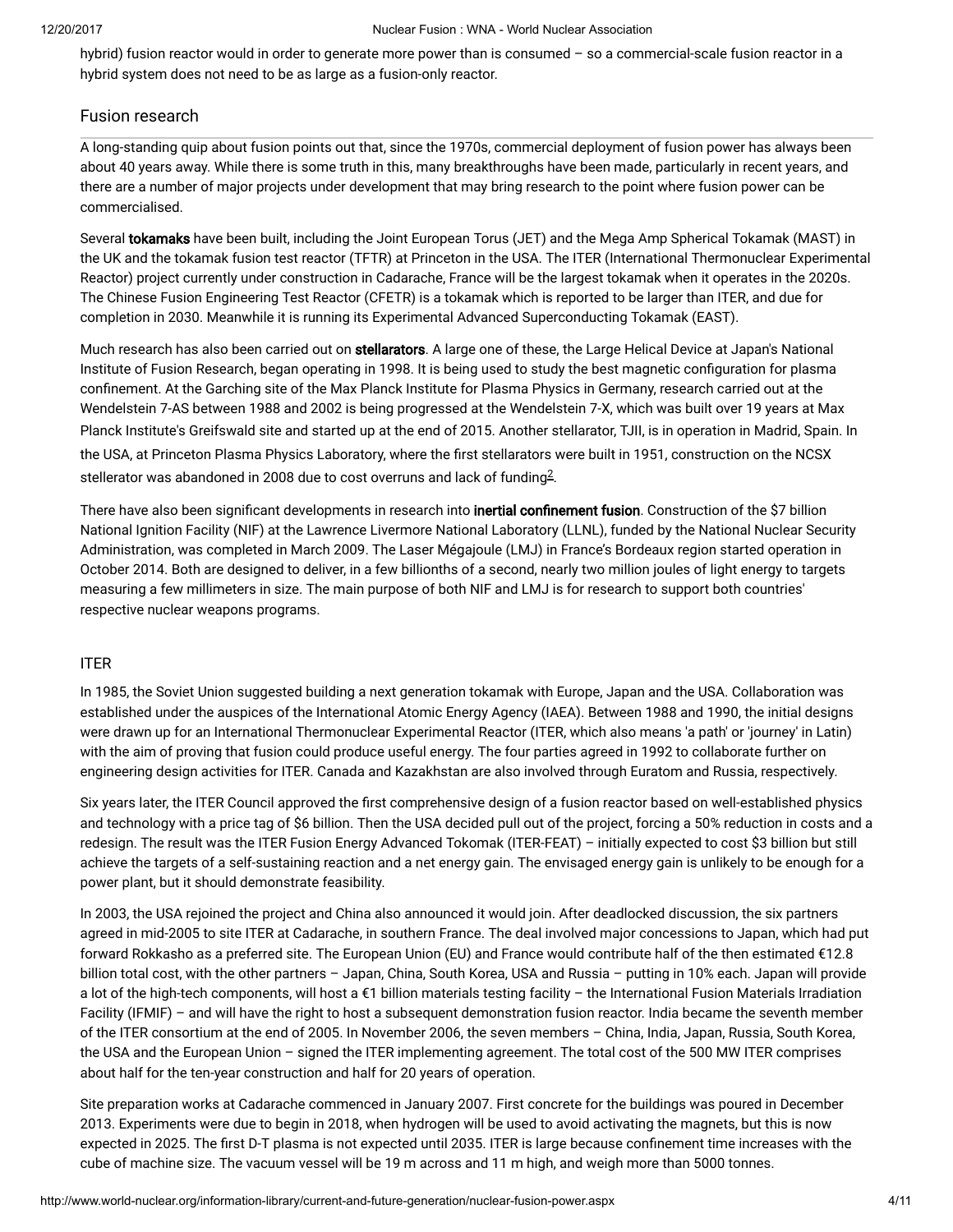The goal of ITER is to operate at 500 MW (for at least 400 seconds continuously) with less than 50 MW of plasma heating power input. No electricity will be generated at ITER.

An associated CEA facility at Cadarache is WEST, formerly Tore Supra, which is designed to test prototype components and accelerate their development for ITER. It is focused on the divertor structure to remove helium, testing the durability of tungsten materials used.

A 2 GW Demonstration Power Plant, known as Demo, is expected to demonstrate large-scale production of electrical power on a continual basis. The conceptual design of Demo is expected to be completed by 2017, with construction beginning in around 2024 and the first phase of operation commencing from 2033.

#### **JET**

In 1978, the European Community (Euratom, along with Sweden and Switzerland) launched the Joint European Torus (JET) project in the UK. JET is the largest tokamak operating in the world today. A similar tokamak, JT-60, operates at the Naka Fusion Institute of Japan Atomic Energy Agency in Japan, but only JET has the facilities to use D-T fuel.

Following a legal dispute with Euratom, in December 1999 JET's international contract ended and the United Kingdom Atomic Energy Authority (UKAEA) took over the management of JET on behalf of its European partners. From that time JET's experimental programme has been co-ordinated by the European Fusion Development Agreement (EFDA) parties. [c](#page-8-0)

<span id="page-4-0"></span>JET produced its first plasma in 1983, and became the first experiment to produce controlled fusion power in November 1991, albeit with high input of electricity. Up to 16 MW of fusion power for one second and 5 MW sustained has been achieved in D-T plasmas using the device, from 24 MW of power injected into its heating system, and many experiments are conducted to study different heating schemes and other techniques. JET has been very successful in operating remote handling techniques in a radioactive environment to modify the interior of the device and has shown that the remote handling maintenance of fusion devices is realistic.

JET is a key device in preparations for ITER. It has been significantly upgraded in recent years to test ITER plasma physics and engineering systems. Further enhancements are planned at JET with a view to exceeding its fusion power record in future D-T experiments. A compact device – Mega Amp Spherical Tokamak (MAST) – is also being developed alongside JET, partly to serve the ITER project.

#### KSTAR

The KSTAR (Korean Superconducting Tokamak Reactor) at the National Fusion Research Institute (NFRI) in Daejeon produced its first plasma in mid-2008. It is a pilot device for ITER, and involves much international collaboration. It will be a satellite of ITER during ITER's operational phase from the early 2020s. The tokamak with 1.8 metre major radius is the first to use Nb3Sn superconducting magnets, the same material to be used in the ITER project. Its first stage of development to 2012 was to prove baseline operation technologies and achieved plasma pulses of up to 20 seconds. For the second phase of development (2013- 2017), KSTAR was upgraded to study long pulses of up to 300 seconds in H mode – the 100s target was in 2015 – and embark upon high-performance AT mode. It achieved 70 seconds in high-performance plasma operation in late 2016, a world record. In addition, KSTAR researchers also succeeded in achieving an alternative advanced plasma operation mode with the internal transport barrier (ITB). This is a steep pressure gradient in the core of the plasmas due to the enhanced core plasma confinement. NFRI said this is the first ITB operation achieved in the superconducting device at the lowest heating power. KSTAR Phase 3 (2018-2023) is to develop high performance, high efficiency AT mode technologies with long-pulse operation. Phase 4 (2023-2025) will test DEMO-related prior arts. The device does not have tritium handling capabilities, so will not use D-T fuel.

#### K-DEMO tokamak

In collaboration with the US Department of Energy's Princeton Plasma Physics Laboratory (PPPL) in New Jersey and South Korea's National Fusion Research Institute (NFRI) K-DEMO is intended to be the next step toward commercial reactors from ITER, and would be the first plant to actually contribute power to an electric grid. According to the PPPL, it would generate "some 1 billion watts of power for several weeks on end", a much greater output than ITER's goal of producing 500 million watts for 500 seconds by the late 2020s. K-DEMO is expected to have a 6.65m diameter major radius tokamak, and a test blanket module as part of the DEMO breeding blanket R&D. The Ministry of Education, Science and Technology plans to invest about KRW 1 trillion (US\$ 941 million) in the project. About KRW 300 billion of that spending has already been funded. The government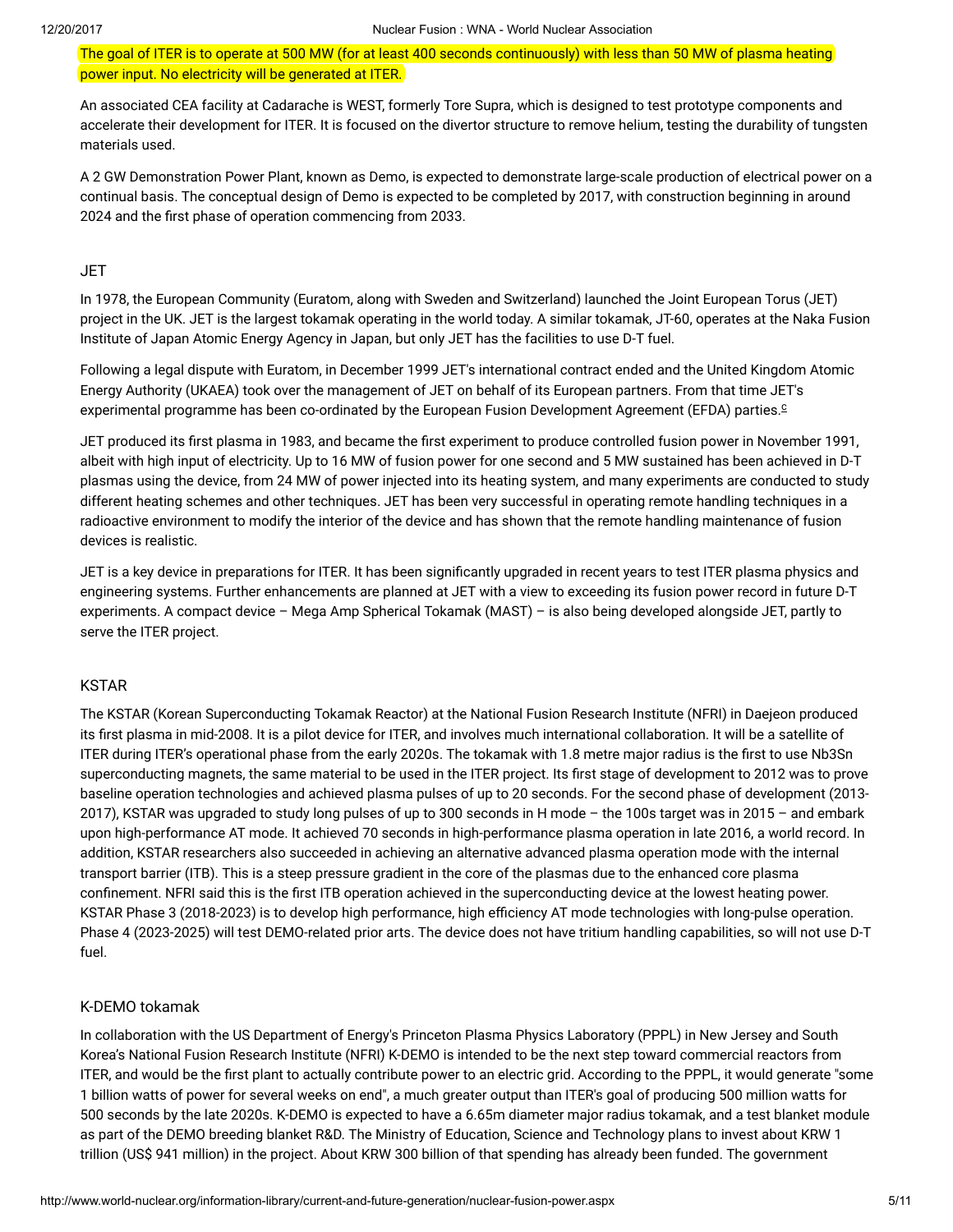expects the project to employ nearly 2,400 people in the first phase, which will last throughout 2016. K-DEMO is expected to have an initial operational phase from about 2037 to 2050 to develop components for the second stage, which would produce electricity.

# EAST

In China the Experimental Advanced Superconducting Tokamak (EAST) at China's Institute of Physical Science in Hefei is reported to have produced hydrogen plasma at 50 million degrees centigrade and held it for 102 seconds.

#### TFTR

<span id="page-5-0"></span>In the USA, the Tokamak Fusion Test Reactor (TFTR) operated at the Princeton Plasma Physics Laboratory (PPPL) from 1982 to 1997.ª In December 1993, TFTR became the first magnetic fusion [d](#page-8-0)evice to perform extensive experiments with plasmas composed of D-T. The following year TFTR produced 10.7 MW of controlled fusion power – a record at that time. TFTR set other records, including the achievement of a plasma temperature of 510 million degrees centigrade in 1995. However, it did not achieve its goal of break-even fusion energy (where the energy input required is no greater than the amount of fusion energy produced), but achieved all of its hardware design goals, thus making substantial contributions to the development of ITER.

# ALCATOR

At the Massachusetts Institute of Technology (MIT) since the 1970s a succession of small ALCATOR (Alto Campus Torus) high magnetic field torus reactors have operated on the principle of achieving high plasma pressure as the route to long plasma confinement. Alcator C-Mod is claimed to have the highest magnetic field and highest plasma pressure of any fusion reactor, and is the largest university-based fusion reactor in the world. It operated 1993-2016. In September 2016 it achieved a plasma pressure of 2.05 atmospheres at a temperature of 35 million degrees Celsius. The plasma produced 300 trillion fusion reactions per second and had a central magnetic field strength of 5.7 tesla. It carried 1.4 million amps of electrical current and was heated with over 4 MW of power. The reaction occurred in a volume of approximately 1 cubic metre and the plasma lasted for two seconds. Having achieved this record performance for a fusion reactor, government funding ceased.

A scaled-up version planned to be built at Triotsk near Moscow in collaboration with the Kurchatov Institute is Ignitor, with 1.3 m diameter torus.

# Large Helical Device – stellarator

The Large Helical Device (LHD) at Japan's National Institute for Fusion Science in Toki, in the Gifu Prefecture, was the world's largest stellarator. LHD produced its first plasma in 1998 and has demonstrated plasma confinement properties comparable to other large fusion devices. It has achieved an ion temperature of 13.5 keV (about 160 million degrees) and plasma stored energy of 1.44 million joules (MJ).

# Wendelstein 7-X stellarator

Following a year of tests, this started up at the end of 2015, and helium plasma briefly reached about one million degrees centigrade. In 2016 it progressed to using hydrogen, and using 2 MW it achieved plasma of 80 million degrees centigrade for a quarter of a second. W7-X is the world's largest stellarator and it is planned to operate continuously for up to 30 minutes. It cost €1 billion (\$1.1 billion).

Some good diagrams are in a [Business](http://www.businessinsider.com.au/germany-is-turning-on-its-monster-stellarator-2015-10) Insider Australia article on the Wendelstein 7-X.

# Heliac-1 stellarator

At the [Australian](http://apfrf.anu.edu.au/) Plasma Fusion Research Facility at the Australian National University the H-1 stellarator has run for some years and in 2014 was upgraded significantly. H-1 is capable of accessing a wide range of plasma configurations and allows exploration of ideas for improved magnetic design of the fusion power stations that will follow ITER.

# National Ignition Facility – laser

<span id="page-5-1"></span>The world's most powerful laser fusion facility, the \$4 billion National Ignition Facility (NIF) at Lawrence Livermore National Laboratory (LLNL), was completed in March 2009. Using its 192 laser beams, NIF is able to deliver more than 60 times the [e](#page-8-0)nergy of any previous laser system to its target<sup>g</sup>. LLNL announced in July 2012 that in "an historic record-breaking laser shot,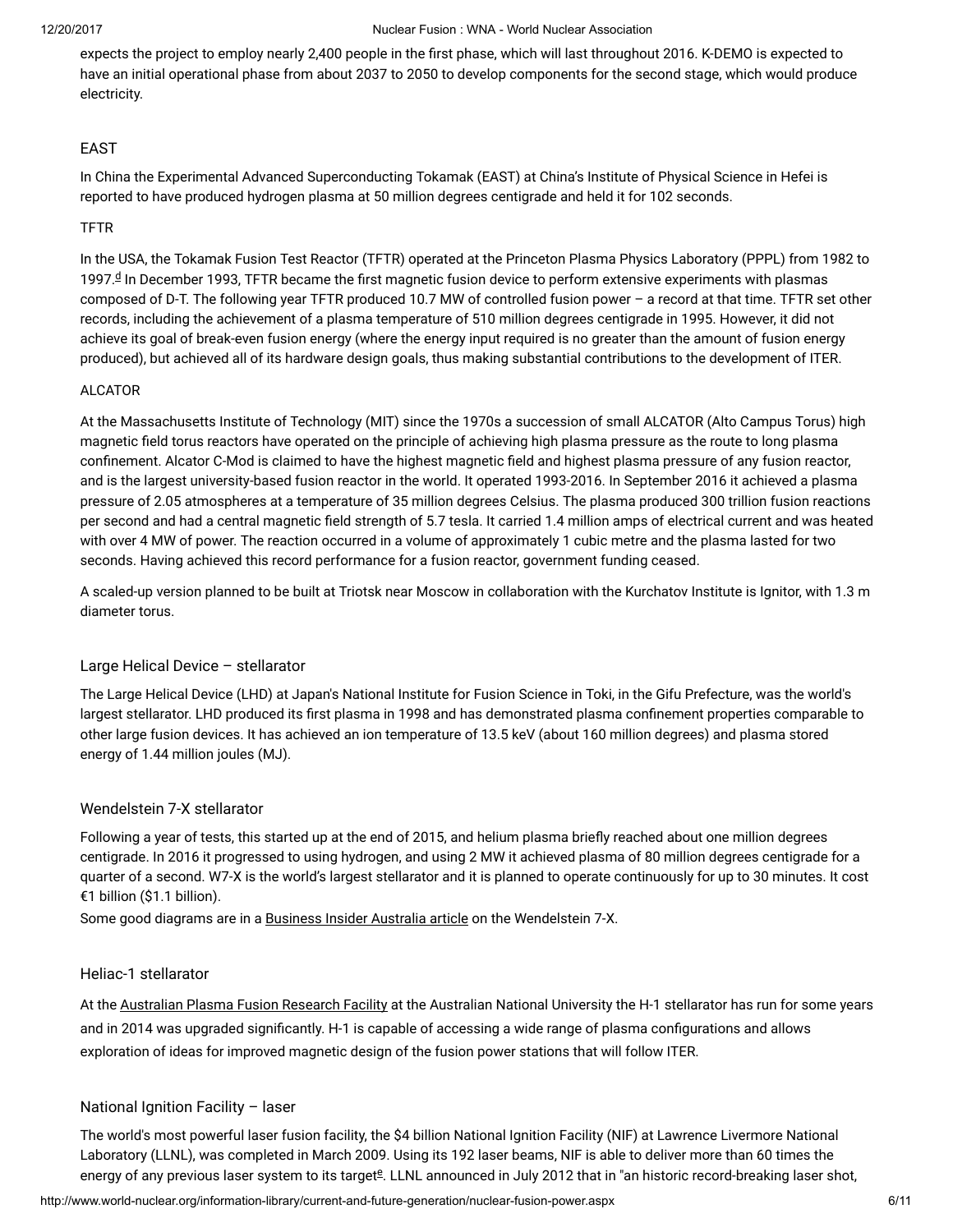the NIF laser system of 192 beams delivered more than 500 TW of peak power and 1.85 [megajoules](https://www.llnl.gov/news/newsreleases/2012/Jul/NR-12-07-01.html) (MJ) of ultraviolet laser light to its (2mm diameter) target" for a few trillionths of a second. It was reported that in September 2013 at NIF for the first time the amount of energy released through the fusion reaction exceeded the amount of energy being absorbed by the fuel, but not the amount supplied by the giant lasers. Publication of this in 2014 said 17 kJ was released.

An earlier high-power laser at LLNL, Nova, was built in 1984 for the purpose of achieving ignition. Nova failed to do this and was closed in 1999, but provided essential data that led to the design of NIF. Nova also generated considerable amounts of data on high-density matter physics, which is useful both in fusion power and nuclear weapons research.

In connection with NIF, LLNL is developing the Laser Inertial Fusion Engine (LIFE), a hybrid fusion system where neutrons resulting from laser fusion would drive a subcritical nuclear fission blanket to generate electricity. The blanket would contain either depleted uranium; used nuclear fuel; natural uranium or thorium; or plutonium-239, minor actinides and fission products from reprocessed used nuclear fuel $4$ .

# <span id="page-6-2"></span>Laser Mégajoule

Meanwhile, the French Atomic Energy Commission (Commissariat à l'énergie atomique, CEA) has operated a similar size laser the Laser Mégajoule (LMJ) – near Bordeaux since 2014. Its 240 laser beams are able to generate 1.8 MJ pulses for a few billionths of a second, concentrated on a small deuterium and tritium target. A prototype laser, the Ligne d'Integration Laser (LIL), commenced operation in 2003.

#### SG-II

China's National Laboratory of High-Power Laser and Physics, associated with the China Academy of Science, has a laser inertial confinement experiment in Shanghai – the Shenguang-II eight-beam laser facility (SG-II), similar to the National Ignition Facility in the USA and Laser Mégajoule in France. It is the only high power neodymium-glass solid laser facility with an active probe light in China.In 2005 a ninth beam was added, advancing the capacity for fusion research. The SG-II facility is China's high-power laser technology international demonstration base.

# PETAL and HiPER lasers

The Petawatt Aquitaine Laser (PETAL) laser facility is a high energy multi-petawatt laser (3.5 kJ energy with a duration of 0.5 to 5 ps) under construction near Bordeaux, on the same site as LIL. PETAL will be coupled with LIL to demonstrate the physics and laser technology of fast ignition. First experiments are expected in 2012.

The High Power Laser Energy Research Facility (HiPER) is being designed to build on the research planned at the PETAL project. HiPER will use a long pulse laser (currently estimated at 200kJ) combined with a 70kJ short pulse laser. A three-year preparatory phase that commenced in 2008 has direct funding or in-kind commitments amounting to around €70 million from several countries. The detailed engineering phase is projected to begin in 2011, with a six-year construction phase possibly commencing by 2014.

# Z machine

Operated by Sandia National Laboratories, the Z machine is the largest X-ray generator in the world. As with NIF, the facility was built as part of the country's Stockpile Stewardship Program, which aims to maintain the stockpile of nuclear weapons without the need for full-scale testing.

<span id="page-6-1"></span><span id="page-6-0"></span>Conditions [f](#page-8-0)or fusion are achieved by passing a powerful electrical pulse $^{\rm f}$  (lasting less than 100 nanoseconds) through a set of fine tun[g](#page-8-0)sten wires inside a metal hohlraum $9$ . The wires turn into a plasma and experience a compression ('Z-pinch'), forcing the vapourized particles to collide with each other, thereby producing intense X-ray radiation. A tiny cylinder containing fusion fuel placed inside the hohlraum would therefore be compressed by the X-rays, allowing fusion to occur.

<span id="page-6-3"></span>In 200[6](#page-9-0), Z machine had achieved temperatures of over 2 billion degrees, $6$  considerably higher than what is needed for fusion, and in theory high enough to allow nuclear fusion of hydrogen with heavier elements such as lithium or boron.

# Other fusion projects

There is a considerable amount of research into many other fusion projects at various stages of development.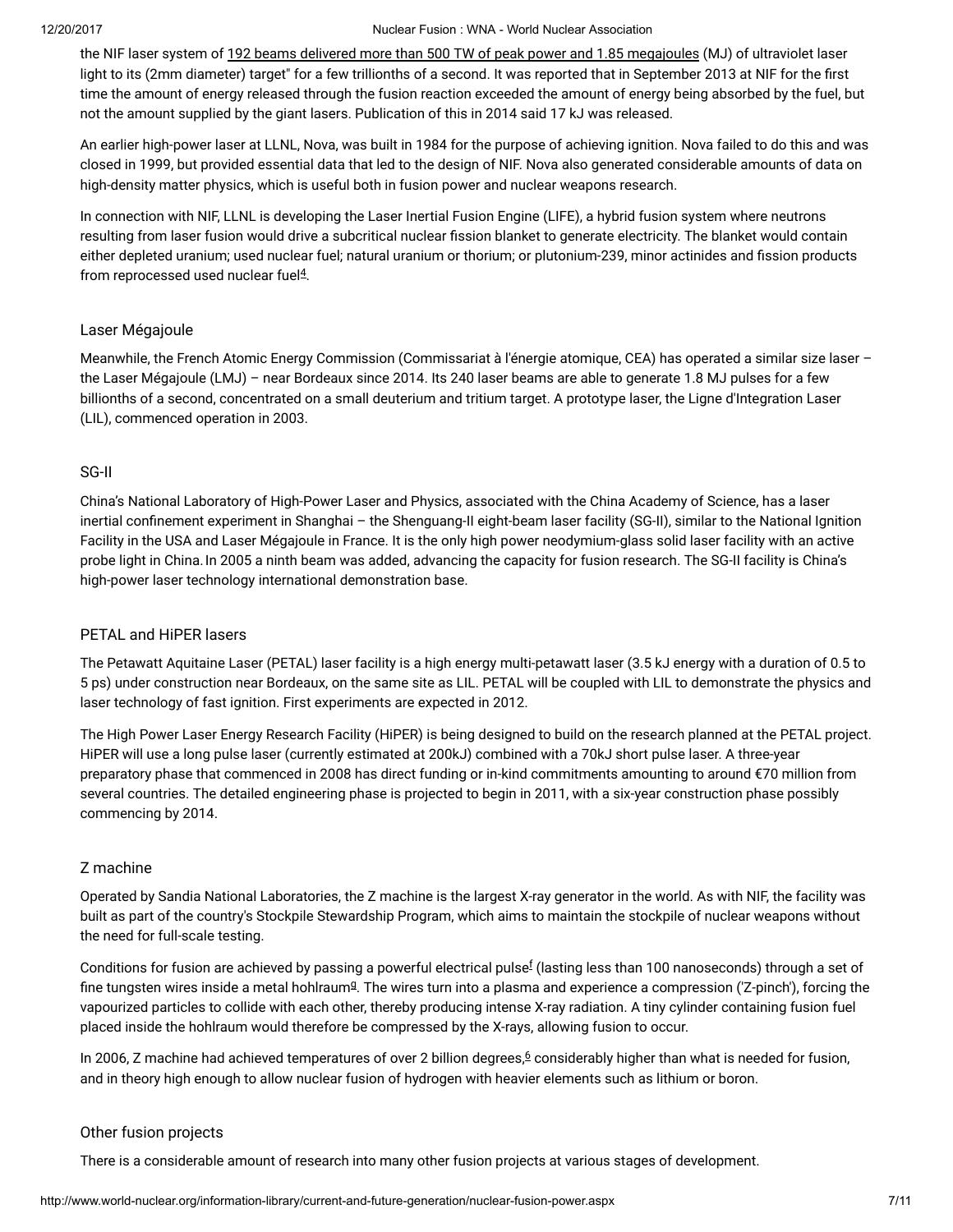Lockheed CFR. Lockheed Martin at its so-called 'skunk works' is developing a [Compact](http://www.lockheedmartin.com/us/products/compact-fusion.html) Fusion Reactor (CFR) which uses conventional D-T plasma in evacuated containment but confines it differently. Instead of constraining the plasma within tubular rings, a series of superconducting coils will generate a new magnetic-field geometry in which the plasma is held within the broader confines of the entire reaction chamber. The energy is supplied by radiofrequency heating. Superconducting magnets within the coils will generate a magnetic field around the outer border of the chamber. The aim is to go to plasma pressure being as great as confining pressure at high enough temperature for ignition and net energy yield. Heat exchangers in the reactor wall would convey energy to a gas turbine. It has progressed to a magentised ion confinement experiment, but has some way to go before any prototype, which they claim will be very much smaller than conventional designs such as the ITER tokamak.

Italy's National Agency for New Technologies, Energy and Sustainable Economic Development (ENEA) is developing a small tokamak reactor by the name of Ignitor. Under an Italian-Russian agreement signed in May 2010, a reactor will be assembled in ltaly and installed at the Kurchatov Institute's Troitsk Institute for Innovation and Fusion Research (TRINITI) near Moscow<sup>[7](#page-9-0)</sup>.

<span id="page-7-1"></span><span id="page-7-0"></span>An alternative to using powerful lasers for inertial fusion is 'heavy ion fusion', where high-energy particles from an accelerator are focused using magnetic fields onto t[h](#page-8-0)e fusion target $^{\underline{h}}$ . Heavy ion fusion experiments are planned for the NDCX-II (Neutralized Drift Compression Experiment II) accelerator, which is under construction (due to be completed in early 2012) at Lawrence Berkeley National Laboratory<sup>[8](#page-9-0)</sup>.

<span id="page-7-2"></span>The Polywell ('polyhedron' combined with 'potential well') device consists of magnetic coils arranged in a polyhedral configuration. The magnetic fields confine a cloud of electrons in the middle of the device so as to be able to accelerate and confine the positive ions to be fused. This concept differs from traditional magnetic confinement because the fields do not need to confine ions – only electrons. As with other fusion methods, sufficient funding is difficult to obtain due to the bulk of fusion research being focused on a few large-scale projects, most notably ITER.

Another line of fusion research using lasers involves fusing hydrogen and boron-11 (HB11) to produce helium nuclei, which continue the chain reaction from boron. One laser generates a powerful magnetic confinement field in a coil to trap the fusion reaction in a small area for a nanosecond, while a second more powerful laser triggers the nuclear fusion process. Early HB11 fusion trials at the Prague Asterix Laser System, using high-energy iodine lasers, have generated more energy than needed to trigger the fusion process.

General Fusion is one of a number of private efforts to develop a commercial fusion power plant. The company's magnetized target fusion (MTF) approach generates a compact toroid plasma in an injector, containing and compressing it using a magnetic field before injecting it into a spherical compression chamber. The chamber holds a liquid lead-lithium liner which is pumped to create a vortex, into which the plasma target is injected. A synchronized array of pistons ring simultaneously creates a spherical [compression](http://www.generalfusion.com/) wave in the liquid metal, compressing the plasma target and heating it to fusion conditions. General Fusion, founded in Canada in 2002, is funded by a syndicate of private investors, energy venture capital companies, sovereign wealth funds and the Canadian government's Sustainable Development Technology Canada (SDTC) fund. The company has demonstrated milestones including successfully creating 200-300 eV magnetized spheromak plasmas and confining them for over 500 µs.

Much of current work underway on MTF is derived from programs at the Soviet Kurchatov Institute of Atomic Energy, under E. P. Velikhov, circa 1970. This inspired the LINUS project at the Naval Research Laboratory in the USA, and later the fast-liner project at Los Alamos.

Tokamak Energy in the UK is a private company developing a spherical tokamak, and hopes to commercialize this by 2030. The company grew out of Culham laboratory, home to JET, and its technology revolves around high temperature superconducting (HTS) magnets, which allow for relatively low-power and small-size devices, but high performance and potentially widespread commercial deployment. Its first tokamak with exclusively HTS magnets – the ST25 HTS, Tokamak Energy's second reactor – demonstrated 29 hours' continuous plasma during the Royal Society Summer Science Exhibition in London in 2015, a world record. The next reactor is the ST40 at Milton Park in Oxfordshire, which achieved first plasma in April 2017. It is expected to produce plasma temperatures of 15 million degrees Celsius – hotter than the centre of the Sun in 2017 after the commissioning of further magnetic coils. "The ST40 is designed to achieve 100 million degrees C and get within a factor of ten of energy breakeven conditions. To get even closer to break-even point, the plasma density, temperature and confinement time then need to be fine-tuned." The company is working with Princeton Plasma Physics Laboratory on spherical tokamaks, and with the Plasma Science and Fusion Centre at MIT on HTS magnets. It aims to achieve commercial scale fusion power by 2030.

Cold fusion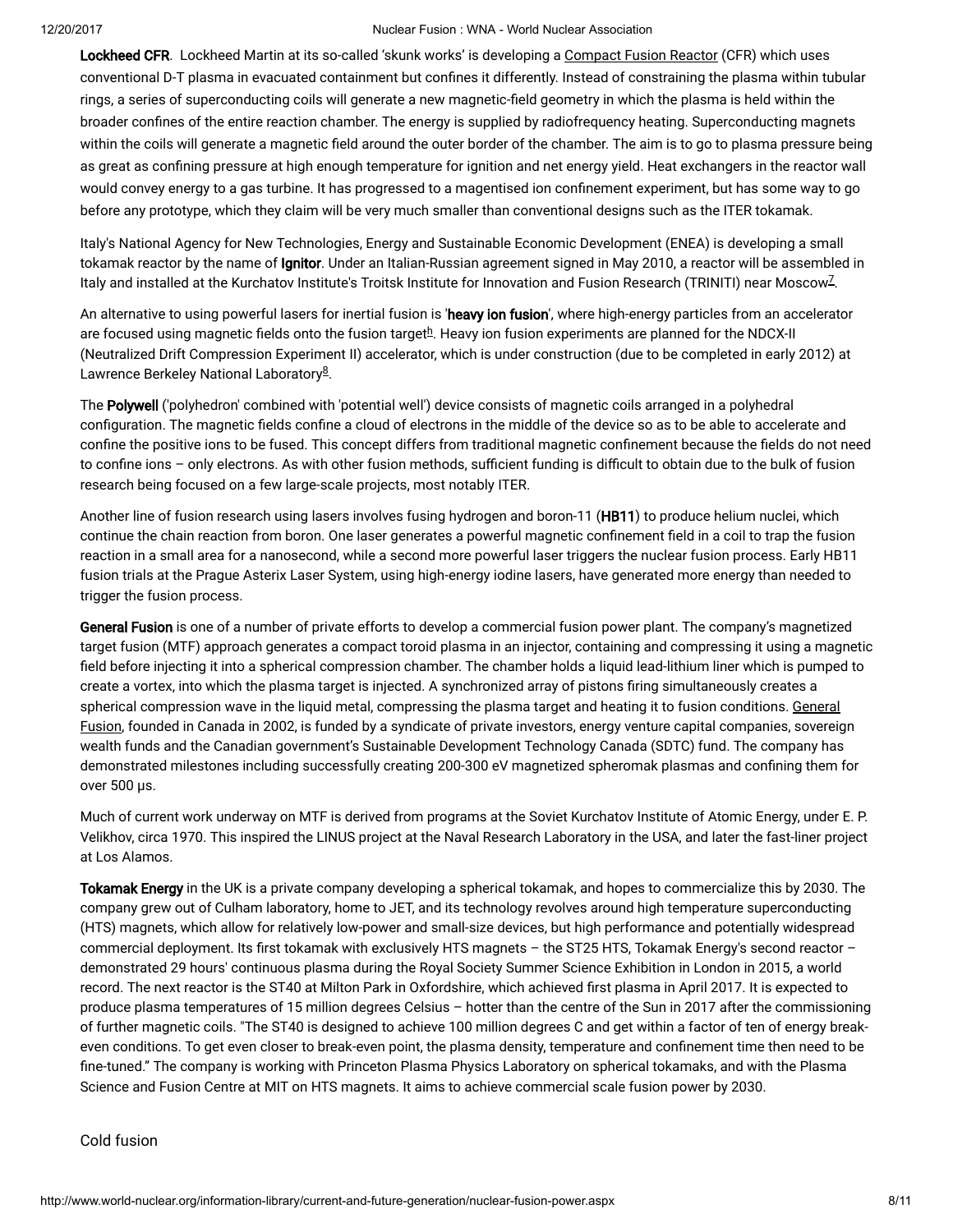In March 1989, spectacular claims were made for another approach, when two researchers, in the USA (Stanley Pons) and the UK (Martin Fleischmann), claimed to have achieved fusion in a simple tabletop apparatus working at room temperature. 'N-Fusion', or 'cold fusion', involves the electrolysis of heavy water using palladium electrodes on which deuterium nuclei are said to concentrate at very high densities. The researchers claimed that heat – which could only be explained in terms of nuclear processes – was produced, as well as fusion byproducts, including helium, tritium and neutrons. Other experimenters failed to replicate this, however, and most of the scientific community no longer considers it a real phenomenon.

#### Low-energy nuclear reactions (LENR)

Initiated by claims for 'cold fusion', research at the nanotechnology level is continuing on low-energy nuclear reactions (LENR) which apparently use weak nuclear interactions (rather than strong force as in nuclear fission or fusion) to create low-energy neutrons, followed by neutron capture processes resulting in isotopic change or transmutation, without the emission of strong prompt radiation. LENR experiments involve hydrogen or deuterium permeation through a catalytic layer and reaction with a metal. Researchers report that energy is released. The main practical example is hydrogen plus nickel powder evidently giving more heat than can be explained on any chemical basis.

The Japanese government is sponsoring LENR research – notably a nano-metal hydrogen energy project (MHE) – through its New Energy and Industrial Technology Development Organization (NEDO), and Mitsubishi is also active in research.

# Assessing fusion power

The use of fusion power plants could substantially reduce the environmental impacts of increasing world electricity demands since, like nuclear fission power, they would not contribute to acid rain or the greenhouse effect. Fusion power could easily satisfy the energy needs associated with continued economic growth, given the ready availability of fuels. There would be no danger of a runaway fusion reaction as this is intrinsically impossible and any malfunction would result in a rapid shutdown of the plant.

However, although fusion does not generate long-lived radioactive products and the unburned gases can be treated on site, there would a short- to medium-term radioactive waste problem due to activation of the structural materials. Some component materials will become radioactive during the lifetime of a reactor, due to bombardment with high-energy neutrons, and will eventually become radioactive waste. The volume of such waste would be similar to the corresponding volumes from fission reactors. However, the long-term radiotoxicity of the fusion wastes would be considerably lower than that from actinides in used fission fuel, and the activation product wastes would be handled in much the same way as those from fission reactors with some years of operation.<sup>[9](#page-9-0)</sup>.

<span id="page-8-1"></span>There are also other concerns, principally regarding the possible release of tritium into the environment. It is radioactive and very difficult to contain since it can penetrate concrete, rubber and some grades of steel. As an isotope of hydrogen, it is easily incorporated into water, making the water itself weakly radioactive. With a half-life of about 12.3 years, the presence of tritium remains a threat to health for about 125 years after it is created, as a gas or in water, if at high levels. It can be inhaled, absorbed through the skin or ingested. Inhaled tritium spreads throughout the soft tissues and tritiated water mixes quickly with all the water in the body. Although there is only a small inventory of tritium in a fusion reactor – a few grams – each could conceivably release significant quantities of tritium during operation through routine leaks, assuming the best containment systems. An accident could release even more. This is one reason why long-term hopes are for the deuterium-deuterium fusion process, dispensing with tritium.

While fusion power clearly has much to offer when the technology is eventually developed, the problems associated with it also need to be addressed if it is to become a widely used future energy source.

# Notes & References

#### <span id="page-8-0"></span>Notes

a. The nucleus of deuterium (D) consists of one proton and one neutron, whereas hydrogen only has one proton. Tritium (T) has one proton and two neutrons. When the nuclei of D and T fuse, helium-4 (two protons and two neutrons) is formed, along with a free neutron. The 17.6 MeV of energy released in the fusion reaction takes the form of kinetic energy, the helium having 3.5 MeV and the neutron 14.1 MeV. The products of the fusion reaction have a total mass that is slightly lower than the starting materials (D and T), this decrease in mass having been converted to energy according to E=mc<sup>2</sup>. [\[Back\]](#page-0-0)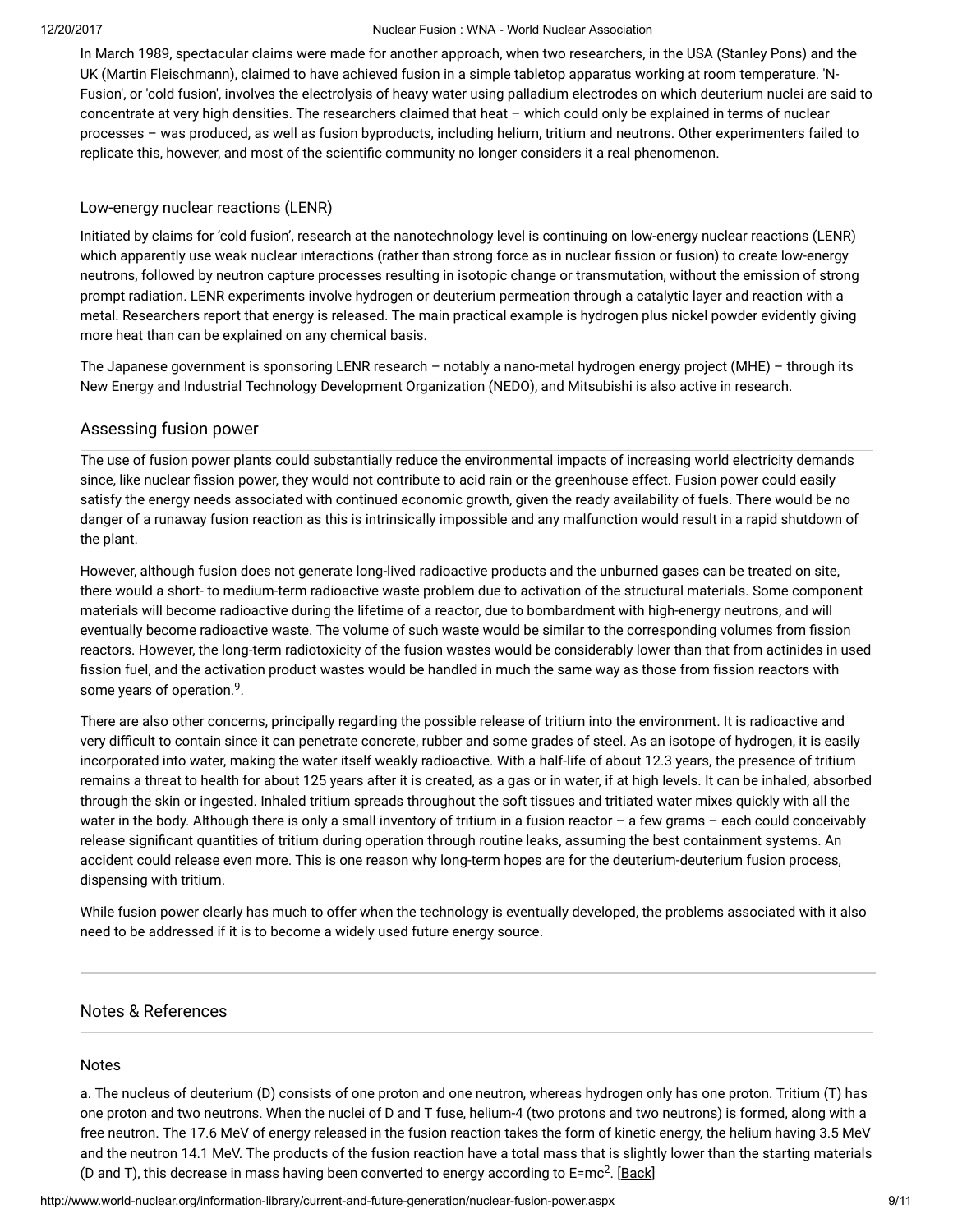<span id="page-9-1"></span>b. Tritium can be produced by bombardment of lithium-6 with neutrons of any energy. When lithium-6 (three protons, three neutrons) absorbs a neutron it splits into helium (two protons, two neutrons) and tritium (one proton, two neutrons), along with the release of 4.8 MeV of energy. Tritium can also be produced from the more-abundant lithium-7 from high-energy neutrons. Hence, natural lithium can be used for tritium generation in a fusion reactor. According to the European Commission<sup>[1](#page-9-0)</sup>: "A 1 GW (electric) fusion plant will need about 100 kg deuterium and 3 tons of natural lithium to operate for a whole year, generating about 7 billion kWh." [[Back](#page-0-1)]

c. The European Fusion Development Agreement (EFDA, see [www.jet.efda.org](http://www.jet.efda.org/efda/)) was established to provide a framework for magnetic confinement fusion research within the European Union and Switzerland. [\[Back\]](#page-4-0)

d. The Princeton Plasma Physics Laboratory has a webpage on TFTR at [www.pppl.gov/projects/pages/tftr.html](http://www.pppl.gov/projects/pages/tftr.html) [\[Back\]](#page-5-0)

e. The first inertial confinement fusion experiments at NIF (see [https://lasers.llnl.gov\)](https://lasers.llnl.gov/) will use the 'indirect drive' method, which differs from the 'direct drive' method described in the main text. In the indirect drive method, the lasers are focused on a gold cavity (known as a *hohlraum*) containing the fuel pellet. The lasers rapidly heat the inside surface of the hohlraum, generating Xrays that cause a blowoff of the capsule surface, in turn causing the fuel capsule to implode in the same way as if it had been hit with the lasers directly. It is hoped that NIF will be the first laser in which the energy released from the fusion fuel will exceed the laser energy used to produce the fusion reaction. [[Back](#page-5-1)]

f. Z machine was designed to supply X-ray pulses of 50 terawatts, but improvements allowed pulses of 290 terawatts. Following a major refurbishment in 2007, Z machine's electrical pulse was increased from 18 million amps to 26 million amps delivered over a few nanoseconds. [[Back](#page-6-0)]

g. A hohlraum is a metal cavity used in 'indirect drive' methods for inertial confinement fusion - see Note e above. [\[Back\]](#page-6-1)

h. See Tutorial on [Heavy-Ion](http://hif.lbl.gov/tutorial/tutorial.html) Fusion Energy on the website of the Virtual National Laboratory for Heavy-Ion Fusion [\(http://hif.lbl.gov\)](http://hif.lbl.gov/) for more information on heavy ion fusion. [[Back](#page-7-0)]

# <span id="page-9-0"></span>References

1. Fusion [Research:](http://ec.europa.eu/research/energy/pdf/92-79-00513-8_en.pdf) An Energy Option for Europe's Future, Directorate-General for Research, European Commission, 2007 (ISBN: 9279005138) [[Back\]](#page-9-1)

2. [Statement](http://ncsx.pppl.gov/DOE_NCSX_052208.pdf) by Dr. Raymond L. Orbach, Under Secretary for Science and Director, Office of Science, US Department of Energy (22 May 2008) [\[Back\]](#page-3-0)

3. National Ignition Facility achieves [unprecedented](https://publicaffairs.llnl.gov/news/news_releases/2010/nnsa/NR-NNSA-10-01-02.html) 1 megajoule laser shot, Lawrence Livermore National Laboratory news release (27 January 2010)

4. LIFE: Clean Energy from [Nuclear](https://lasers.llnl.gov/about/missions/energy_for_the_future/life/index.php) Waste page on Lawrence Livermore National Laboratory website (www.llnl.gov) [\[Back\]](#page-6-2)

5. Z produces fusion neutrons, Sandia [scientists](http://www.sandia.gov/news-center/news-releases/2003/nuclear-power/Zneutrons.html) confirm, Sandia National Laboratories news release (7 April 2003)

6. Sandia's Z [machine](http://www.sandia.gov/news-center/news-releases/2006/physics-astron/hottest-z-output.html) exceeds two billion degrees Kelvin, Sandia National Laboratories news release (8 March 2006) [[Back\]](#page-6-3)

7. New project aims for fusion [ignition,](http://web.mit.edu/newsoffice/2010/fusion-ignition-0510.html) Massachusetts Institute of Technology news (10 May 2010) [[Back\]](#page-7-1) New [record](http://news.mit.edu/2016/alcator-c-mod-tokamak-nuclear-fusion-world-record-1014) for fusion, MIT News (14 October 2016)

8. On the Road to Fusion Energy, an [Accelerator](http://newscenter.lbl.gov/feature-stories/2009/10/14/warm-dense-matter/) to Study Warm Dense Matter: The evolution of NDCX-II, Lawrence Berkeley National Laboratory (14 October 2009) [[Back\]](#page-7-2)

9. Safety and [Environmental](http://www.efda.org/eu_fusion_programme/downloads/scientific_and_technical_publications/SEIF_report_25Apr01.pdf) Impact of Fusion, I. Cook, G. Marbach, L. Di Pace, C. Girard, N. P. Taylor, EUR (01) CCE-FU / FTC 8/5 (April 2001) [\[Back\]](#page-8-1)

# General sources

Iter website [\(www.iter.org\)](http://www.iter.org/default.aspx)

JET website ([www.jet.efda.org](http://www.jet.efda.org/))

Culham Centre for Fusion Energy (formerly UKAEA Culham) website ([www.ccfe.ac.uk\)](http://www.ccfe.ac.uk/)

National Ignition Facility website [\(https://lasers.llnl.gov](https://lasers.llnl.gov/))

PETAL website ([www.petal.aquitaine.fr\)](http://www.petal.aquitaine.fr/spip.php?lang=en)

HiPER website [\(www.hiper-laser.org](http://www.hiper-laser.org/))

European Fusion Network Information website ([www.fusion-eur.org](http://www.fusion-eur.org/))

Website of the Fusion Energy Sciences (FES) program of the US Department of Energy's Office of Science

(www.er.doe.gov/Program\_Offices/fes.htm)

Large Helical Device Research website [\(www.lhd.nifs.ac.jp\)](http://www.lhd.nifs.ac.jp/en/)

HiPER [activity](http://www.neimagazine.com/story.asp?storyCode=2051538), Nuclear Engineering International (November 2008)